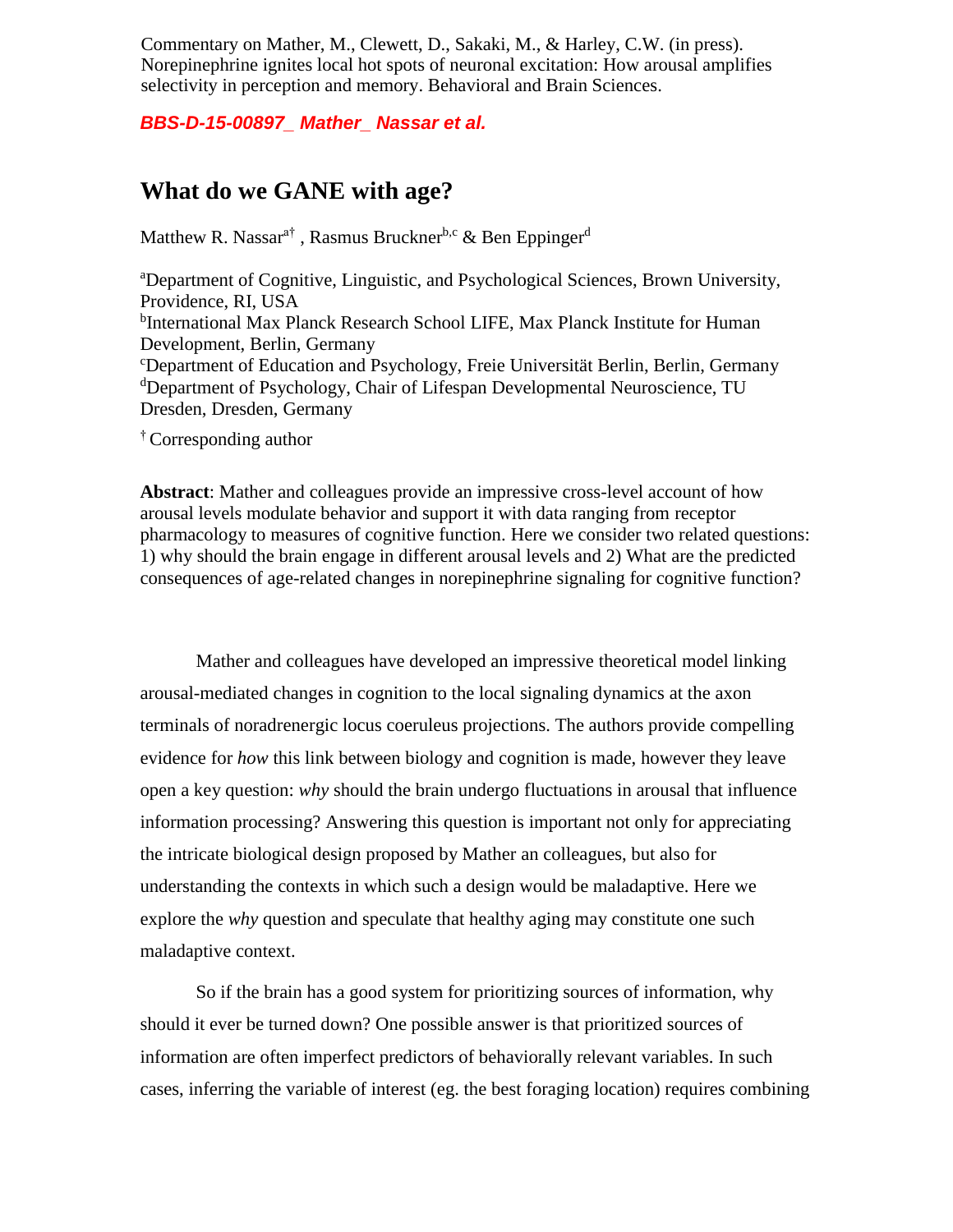probabilistic sensory information (eg. the color of the berry bushes on a distant hill) with currently held beliefs (how many berries are expected based on past experience). The relative contributions of these factors should be determined by the precision with which they predict the behaviorally relevant variable; thus sensory information should be discounted when prior expectations are strong (eg. the forager has recently counted the berries on the bush) or when sensory evidence is weak (eg. the color of the bush is a bad predictor of caloric yield). In either circumstance, amplifying the prioritized sensory information would disrupt inference by allowing poor sensory cues to overwhelm precise internal expectations. There is some evidence to suggest that arousal levels are decremented under such conditions. Pupil diameter, a marker for arousal, is large during periods of uncertainty and constricts as expectations become more reliable  $1-4$ . Information that is inconsistent with expectations, drives sharp increases in arousal that appear to affect the relative influence of new observations on behavior  $1-4$ . These data suggest that decrements in arousal, likely implemented through reductions in the firing of LC neurons, may serve an important role in optimal inference. In particular, one role of low arousal levels might be to protect strong internal predictions from prioritized but potentially distracting information.

Another normative justification for reducing the influence of priority maps is that under some conditions it is useful to explore alternatives to the current course of action that might provide better long-run returns. For example, information about a known source of reward (eg. the berry bush on the hill) might be prioritized over other potential sources of reward that are yet to be discovered (eg. an apple tree that only recently began to bear fruit) providing an incentive to explore non-prioritized inputs. Exploring potential alternative reward streams becomes important as the known source of reward is depleted, particularly if there is sufficient time to capitalize on any knowledge gained in the exploratory process<sup>5</sup>. There is some evidence to suggest that shifts from exploiting a known source of reward to exploring alternative options are accompanied by a shift from a phasic (stimulus evoked) mode of LC firing to a high tonic mode  $6,7$ . Thus fluctuations in arousal might allow for an effective navigation of the tradeoff between exploitation and exploration in addition to optimizing inference.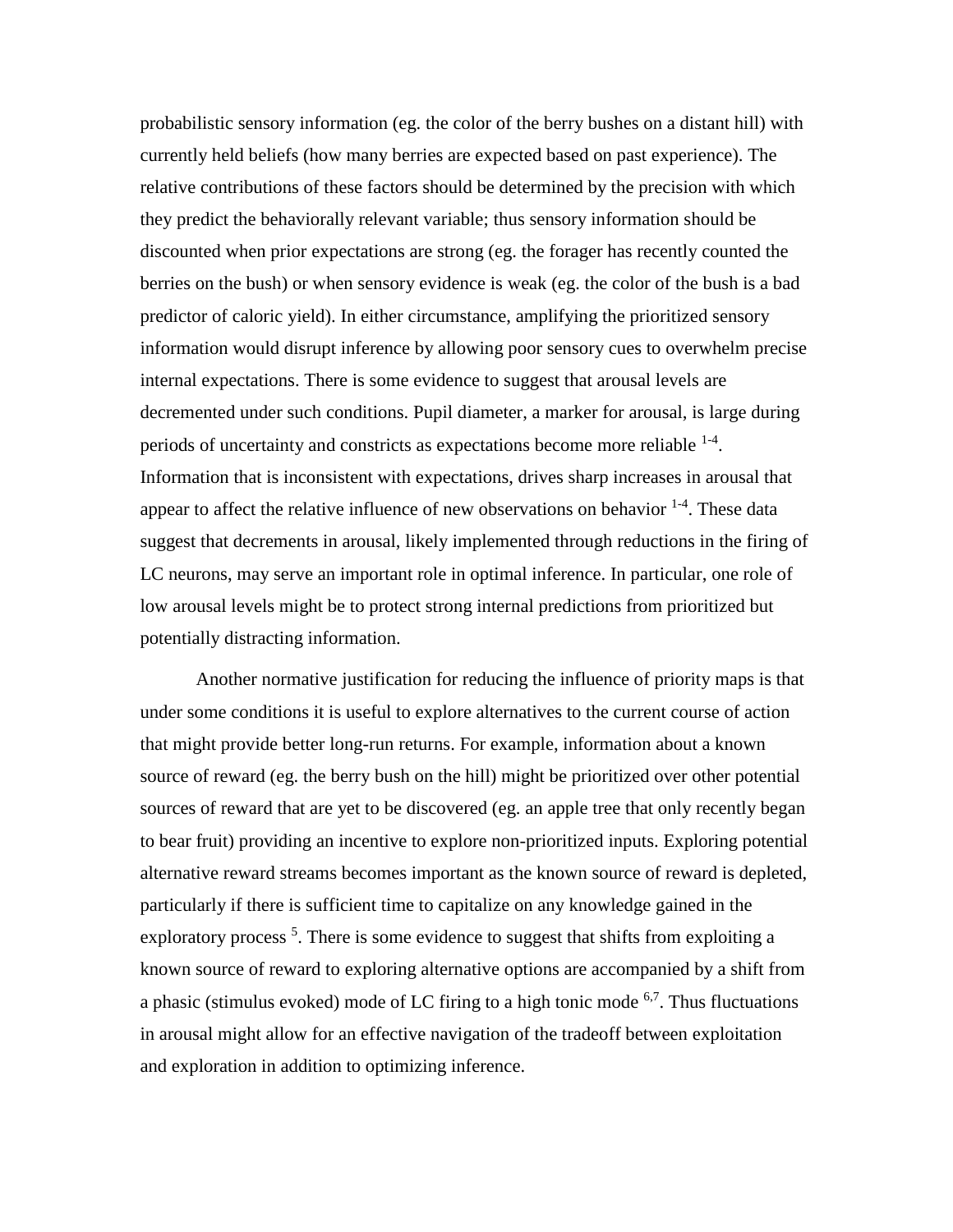The biological mechanism proposed by Mather and colleagues suggests that the optimization of inference and exploration through fluctuations in arousal may be highly sensitive to the state of the LC-NE system and its biophysical components. There is some evidence for dysregulation of this system over the course of healthy aging. Findings from histological post-mortem studies point to a substantial cell loss in the locus coeruleus with age  $8-10$ . Moreover, neuronal density in LC is strongly related to cognitive decline in the time period before death  $11$ . These findings seem to line up with recent in-vivo structural MRI findings that point to neuromelanin-related MR signal loss with age  $^{12}$ . Taken together, these findings suggest that aging is associated with substantial structural changes in the LC, which are associated with cognitive decline.

One potential cause of age-related cognitive decline could be that this pattern of changes in the NE system disrupts optimal inference. In particular, lower levels of NE could prevent the positive feedback of glutamate on NE release from achieving high enough NE levels to activate low affinity beta-adrenoreceptors proposed by Mather and colleagues. This could lead to a suppression of high priority signals, even at high arousal levels associated with uncertainty, when new information should be highly influential on behaviorally relevant beliefs. Consistent with this notion, older adults seem to show fairly selective behavioral impairments at learning under conditions of uncertainty, the same conditions that typically drive increased arousal and increased influence of new information on learning in younger participants  $3,13,14$ . The cause of this learning impairment has not been directly linked to the function of the LC-NE system to date, but in light of the biological link provided by Mather and colleagues it should be explored in the very near future.

Changes in NE functioning with age may also affect the ability to mediate exploration and exploitation in older adults. In particular, reduced NE levels may prevent phasic signals from activating beta-adrenoreceptors, even in regions where signals are prioritized through association with an exploitative action. This would reduce the contrast between exploitative and exploratory action representations and shift behavior towards a more exploratory regime. Interestingly, increased choice variability, which can be used as a strategy for random exploration, is enhanced in older adults across a wide range of tasks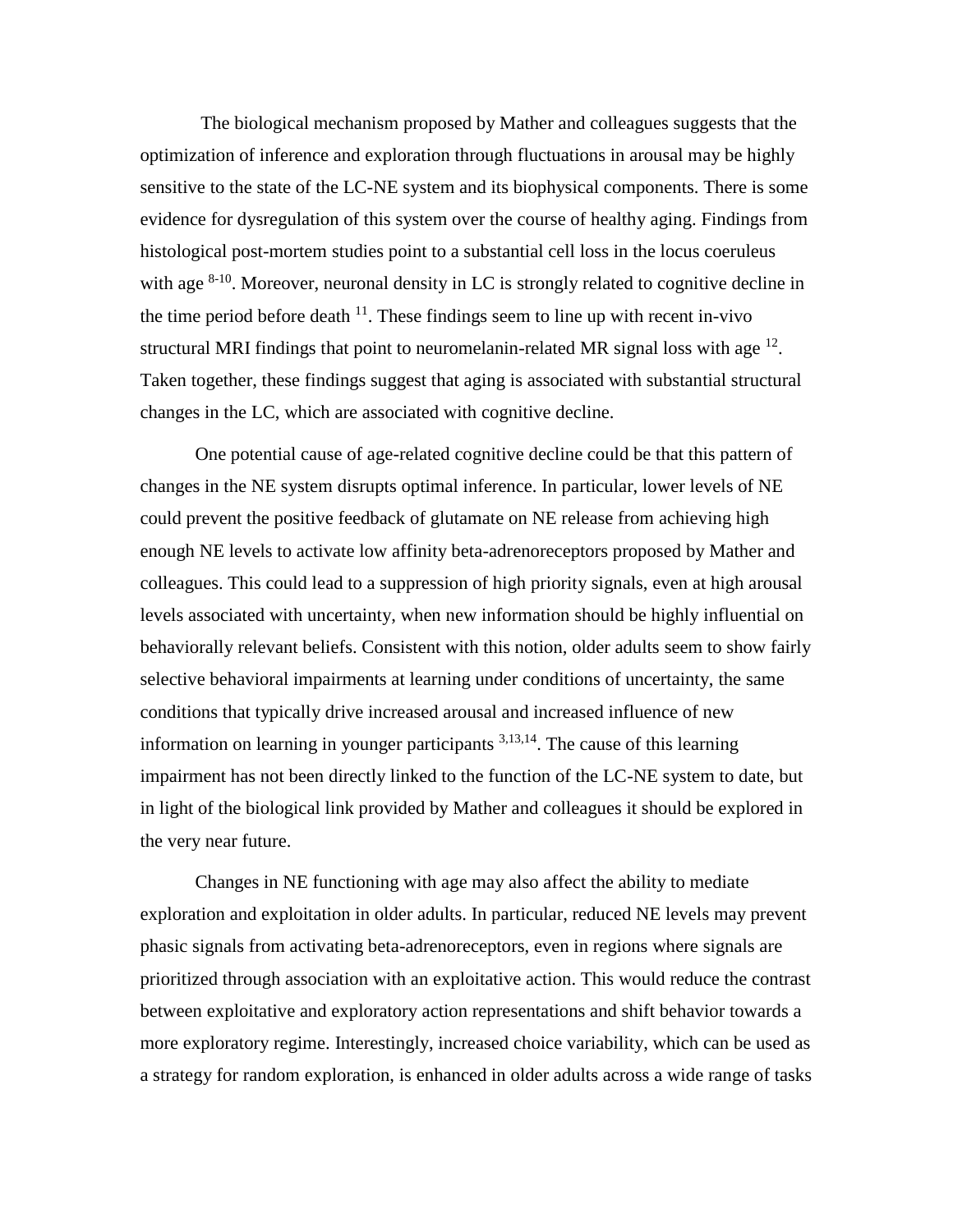<sup>15</sup>. Future work should focus on animal models where the mechanisms for age-related changes can be explored to the level of detail specified by Mather and colleagues.

## **References**

- 1. Nieuwenhuis, S., De Geus, E. J. & Aston-Jones, G. The anatomical and functional relationship between the P3 and autonomic components of the orienting response. *Psychophysiology* **48,** 162–175 (2011).
- 2. Preuschoff, K. Pupil dilation signals surprise: evidence for noradrenaline's role in decision making. 1–12 (2011). doi:10.3389/fnins.2011.00115/abstract
- 3. Nassar, M. R. *et al.* Rational regulation of learning dynamics by pupil-linked arousal systems. *Nature Neuroscience* **15,** 1040–1046 (2012).
- 4. Lavín, C., San Martín, R. & Rosales Jubal, E. Pupil dilation signals uncertainty and surprise in a learning gambling task. *Front. Behav. Neurosci.* **7,** 218 (2014).
- 5. Wilson, R. C., Geana, A., White, J. M., Ludvig, E. A. & Cohen, J. D. Humans use directed and random exploration to solve the explore-exploit dilemma. *Journal of Experimental Psychology: General* **143,** 2074–2081 (2014).
- 6. Aston-Jones, G. & Cohen, J. D. An integrative theory of locus coeruleusnorepinephrine function: adaptive gain and optimal performance. *Annu. Rev. Neurosci.* **28,** 403–450 (2005).
- 7. Jepma, M. & Nieuwenhuis, S. Pupil diameter predicts changes in the exploration-exploitation trade-off: evidence for the adaptive gain theory. *J Cogn Neurosci* **23,** 1587–1596 (2011).
- 8. Chan-Palay, V. & Asan, E. Quantitation of catecholamine neurons in the locus coeruleus in human brains of normal young and older adults and in depression. *J. Comp. Neurol.* **287,** 357–372 (1989).
- 9. Manaye, K. F., McIntire, D. D., Mann, D. M. & German, D. C. Locus coeruleus cell loss in the aging human brain: a non-random process. *J. Comp. Neurol.* **358,** 79–87 (1995).
- 10. Grudzien, A. *et al.* Locus coeruleus neurofibrillary degeneration in aging, mild cognitive impairment and early Alzheimer's disease. *Neurobiol. Aging* **28,** 327–335 (2007).
- 11. Wilson, R. S. *et al.* Neural reserve, neuronal density in the locus ceruleus, and cognitive decline. *Neurology* **80,** 1202–1208 (2013).
- 12. Shibata, E. *et al.* Age-related changes in locus ceruleus on neuromelanin magnetic resonance imaging at 3 Tesla. *Magn Reson Med Sci* **5,** 197–200 (2006).
- 13. Eppinger, B., Kray, J., Mock, B. & Mecklinger, A. Better or worse than expected? Aging, learning, and the ERN. *Neuropsychologia* **46,** 521–539 (2008).
- 14. Eppinger, B., Hämmerer, D. & Li, S.-C. Neuromodulation of reward-based learning and decision making in human aging. *Annals of the New York Academy of Sciences* **1235,** 1–17 (2011).
- 15. Garrett, D. D. *et al.* Moment-to-moment brain signal variability: a next frontier